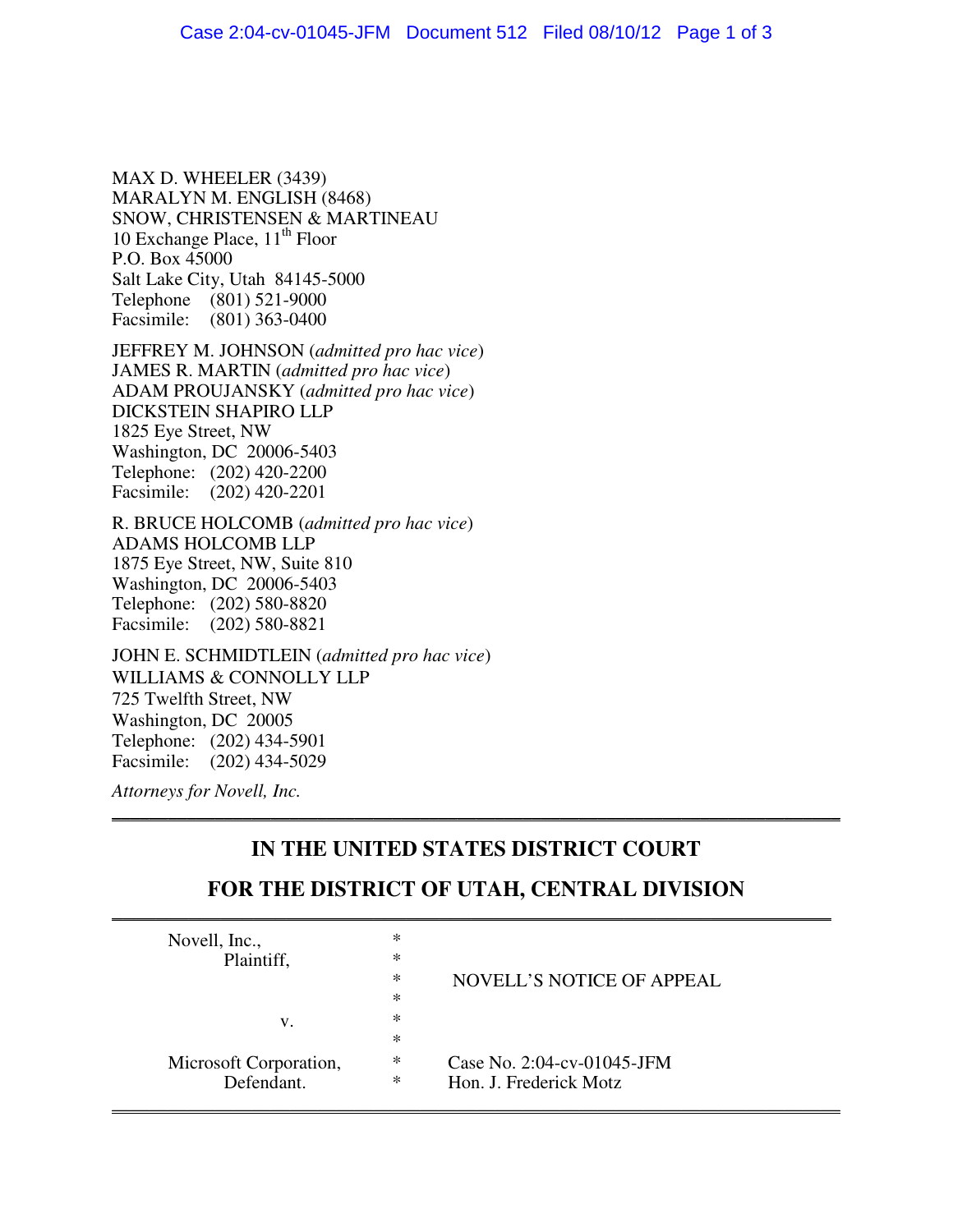#### Case 2:04-cv-01045-JFM Document 512 Filed 08/10/12 Page 2 of 3

Pursuant to Rule 4 of the Federal Rules of Appellate Procedure, notice is hereby given that Plaintiff Novell, Inc., appeals to the United States Court of Appeals for the Tenth Circuit from (1) the final judgment entered in the above-captioned case on July 16, 2012 in favor of Defendant Microsoft Corporation, and all interlocutory rulings and orders, and (2) the order and opinion granting Defendant Microsoft Corporation's Renewed Motion for Judgment as a Matter of Law, also dated July 16, 2012.

### Dated: August 10, 2012 SNOW, CHRISTENSEN & MARTINEAU

By: \_\_\_\_*/s/ Maralyn M. English*\_\_\_\_\_\_\_\_ Max D. Wheeler Maralyn M. English

DICKSTEIN SHAPIRO LLP Jeffrey M. Johnson James R. Martin Adam Proujansky

ADAMS HOLCOMB LLP R. Bruce Holcomb

WILLIAMS & CONNOLLY LLP John E. Schmidtlein

*Attorneys for Novell, Inc.*